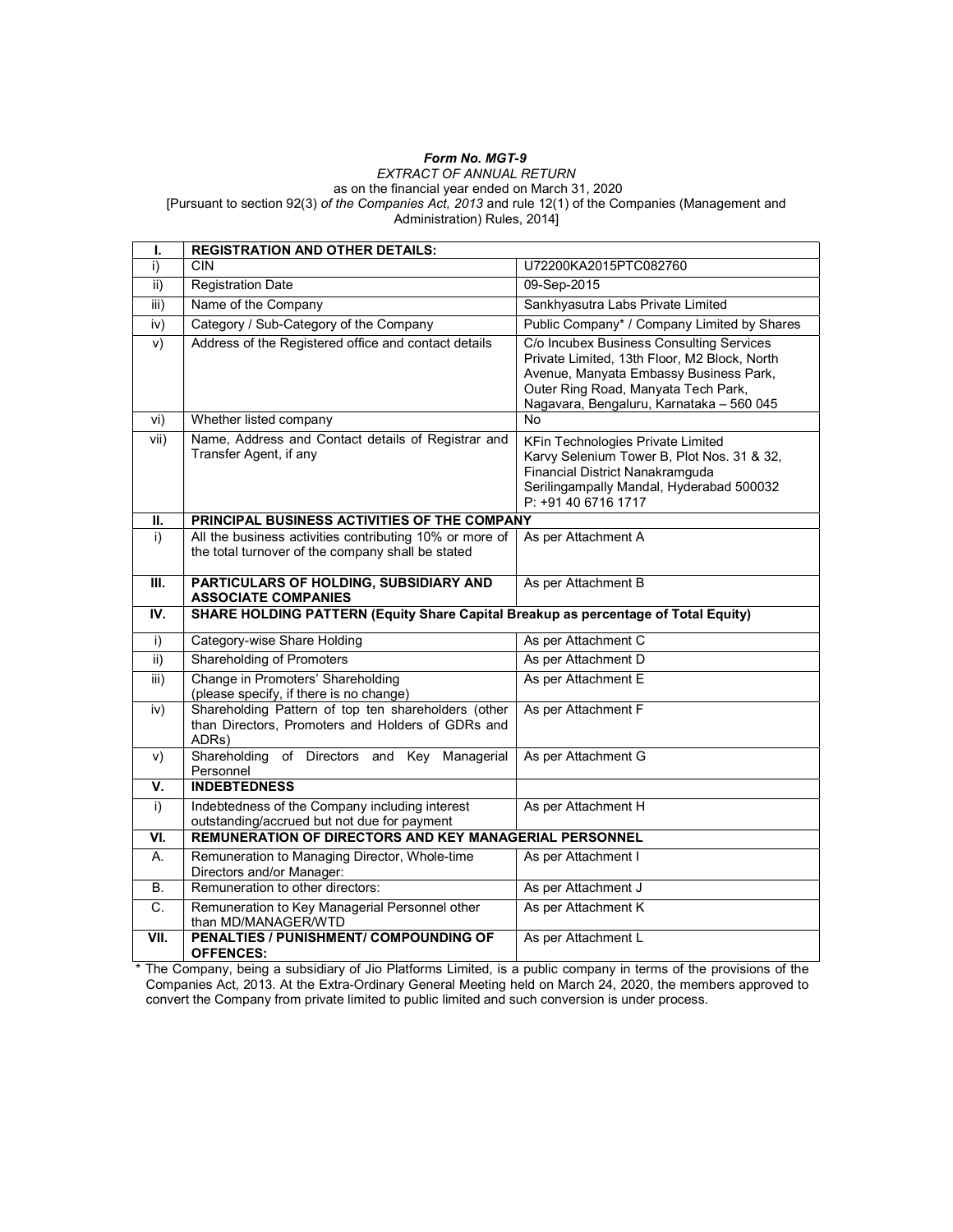## Attachment A

## II. PRINCIPAL BUSINESS ACTIVITES OF THE COMPANY

All the business activities contributing 10% or more of the total turnover of the company shall be stated: -

| SI.No. | Name and Description of main products/services             | NIC Code of the<br>product/service*                                                                                       | % to total<br>turnover of<br>the<br>companv# |
|--------|------------------------------------------------------------|---------------------------------------------------------------------------------------------------------------------------|----------------------------------------------|
| 1.     | Other information technology and computer service activity | Group-620, Class-6209,<br>Sub-class-62099 (Other<br>information technology<br>and computer service<br>activities n. e. c) | 90.47%                                       |

\* As per National Industrial Classification - 2008, Ministry of Statistics and Programme Implementation # On the basis of revenue from operations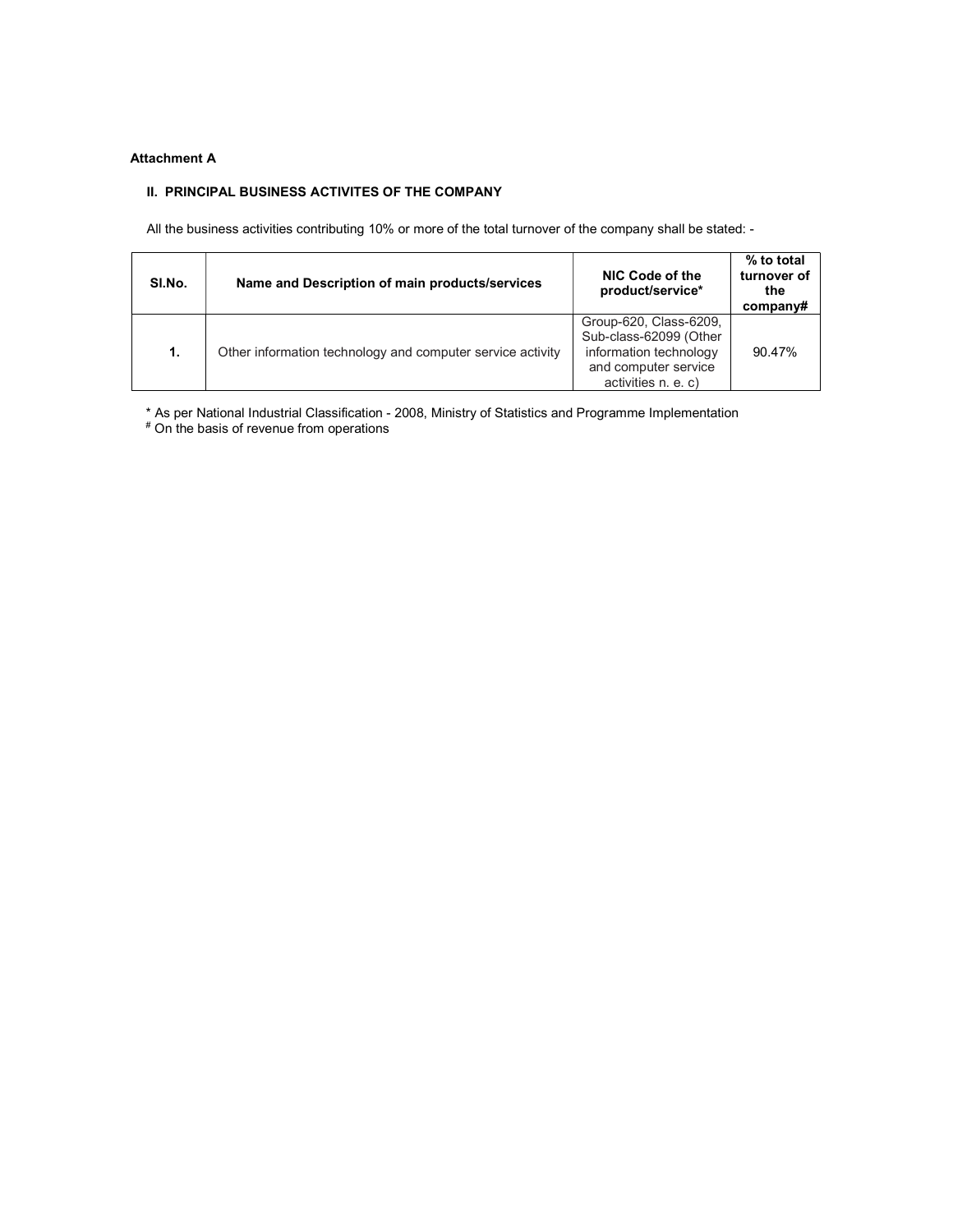#### Attachment B

#### III. PARTICULARS OF HOLDING, SUBSIDIARY AND ASSOCIATE COMPANIES

#### (a) Particulars of Holding Company

| S<br>No. | Name of Company                                                                             | <b>Address of Company</b>                                                                                    | <b>CIN/GLN</b>            | <b>HOLDING /</b><br><b>SUBSIDIARY/</b><br><b>ASSOCIATE</b> | $%$ of<br><b>Shares</b><br>held | Applica<br><b>ble</b><br>section |
|----------|---------------------------------------------------------------------------------------------|--------------------------------------------------------------------------------------------------------------|---------------------------|------------------------------------------------------------|---------------------------------|----------------------------------|
| 1.       | Platforms<br>Jio<br>(with effect)<br>Limited<br>31.<br>March<br>from<br>$2020$ <sup>*</sup> | Office 101, Saffron, Nr.<br>Centre Point,<br>Panchwati 5 Rasta,<br>Ambawadi.<br>Ahmedabad-380006.<br>Guiarat | U72900GJ2019<br>PLC110816 | Holding                                                    | 86.80%                          | Section<br>2(46)                 |

\* Reliance Industrial Investments and Holdings Limited ("RIIHL") was the Holding Company till March 30, 2020. Jio Platforms Limited ("JPL") became the Holding Company w.e.f March 31, 2020. Both RIIHL and JPL are wholly owned subsidiaries of Reliance Industries Limited.

## (b) Particulars of Subsidiary Companies – NIL

(c) Particulars of Associate Companies - NIL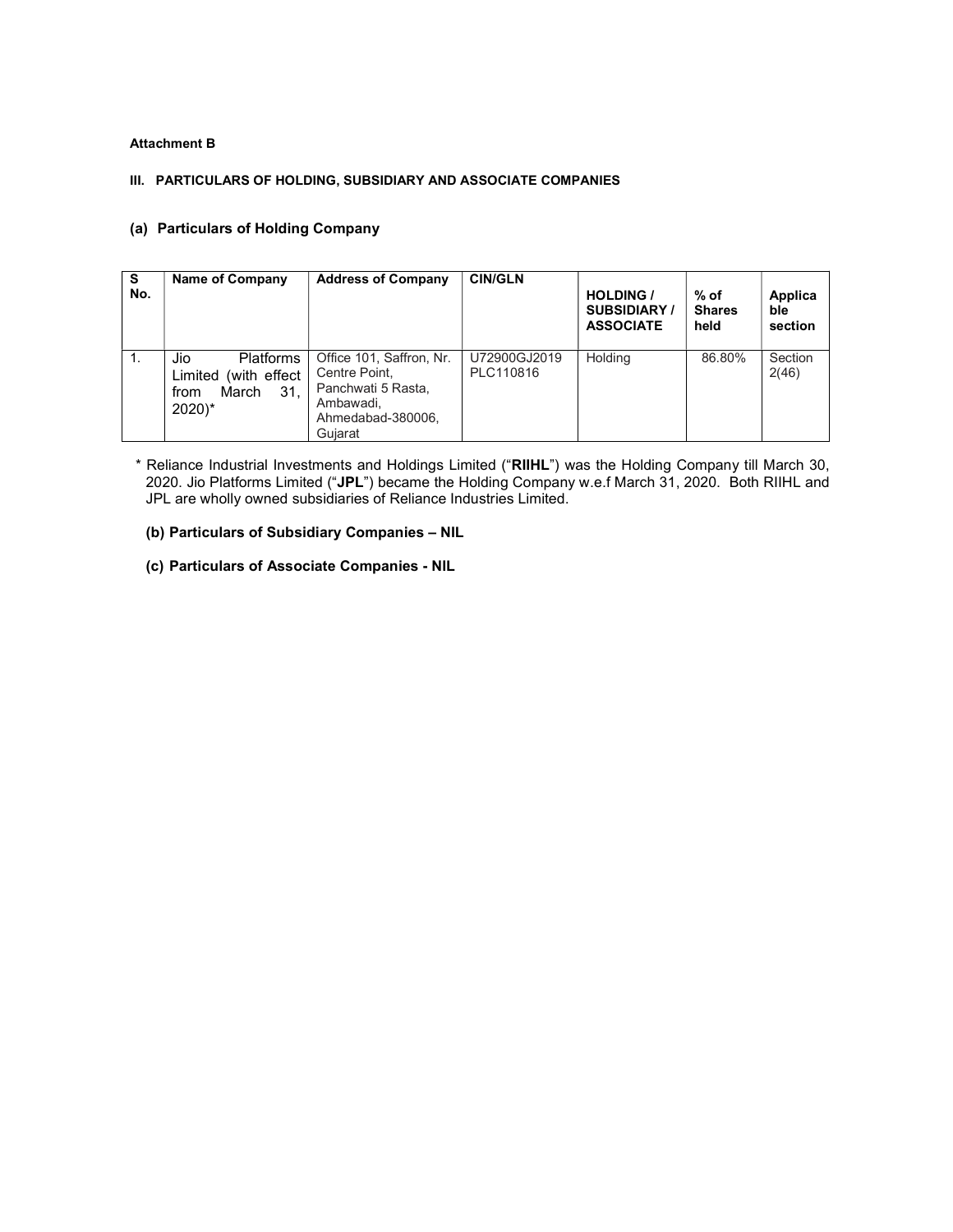## Attachment C

# IV. SHARE HOLDING PATTERN (Equity Share Capital Breakup as percentage of Total Equity)

## i) Category-wise Share Holding

| SI.                  | <b>Category of</b>                                                      |                         | No. of Shares held at the beginning of<br>the year | (As on 01.04.2019)      |                           |                         | No. of Shares held at the end of the year<br>(As on 31.03.2020) |                |                           | $\overline{\%}$ of<br>chang<br>e |
|----------------------|-------------------------------------------------------------------------|-------------------------|----------------------------------------------------|-------------------------|---------------------------|-------------------------|-----------------------------------------------------------------|----------------|---------------------------|----------------------------------|
| No.                  | <b>Shareholders</b>                                                     | <b>Demat</b>            | Physical                                           | Total                   | $%$ of<br>total<br>shares | Demat                   | Physical                                                        | Total          | $%$ of<br>total<br>shares | during<br>the<br>year            |
| А                    | <b>Promoters</b>                                                        |                         |                                                    |                         |                           |                         |                                                                 |                |                           |                                  |
| (1)                  | Indian                                                                  |                         |                                                    |                         |                           |                         |                                                                 |                |                           |                                  |
| a)                   | Individual / HUF                                                        | $\overline{0}$          | $\overline{0}$                                     | $\Omega$                | 0.00                      | $\Omega$                | $\overline{0}$                                                  | $\Omega$       | 0.00                      | 0.00                             |
| b)                   | Central Govt.                                                           | 0                       | 0                                                  | 0                       | 0.00                      | 0                       | $\mathbf 0$                                                     | 0              | 0.00                      | 0.00                             |
| c)                   | State Govt(s)                                                           | $\mathbf 0$             | $\mathbf 0$                                        | 0                       | 0.00                      | 0                       | $\mathbf 0$                                                     | $\mathbf 0$    | 0.00                      | 0.00                             |
| d)                   | Bodies Corporate*                                                       | 1005155                 | $\Omega$                                           | 1005155                 | 86.80                     | 1005155                 | $\Omega$                                                        | 1005155        | 86.80                     | 0.00                             |
| e)                   | Banks / FI                                                              | $\overline{0}$          | $\mathbf 0$                                        | $\mathbf 0$             | 0.00                      | $\mathbf 0$             | $\mathbf 0$                                                     | $\mathbf 0$    | 0.00                      | 0.00                             |
| $f$ )                | Any other                                                               | $\overline{0}$          | $\overline{0}$                                     | 0                       | 0.00                      | 0                       | $\overline{0}$                                                  | $\Omega$       | 0.00                      | 0.00                             |
|                      | Sub - Total (A)<br>$(1)$ :                                              | 1005155                 | $\mathbf{0}$                                       | 1005155                 | 86.80                     | 1005155                 | 0                                                               | 1005155        | 86.80                     | 0.00                             |
| (2)                  | Foreign                                                                 |                         |                                                    |                         |                           |                         |                                                                 |                |                           |                                  |
| a)                   | NRIs - Individuals                                                      | $\overline{0}$          | $\Omega$                                           | $\overline{0}$          | 0.00                      | 0                       | 0                                                               | $\Omega$       | 0.00                      | 0.00                             |
| b)                   | Other $-$<br>Individuals                                                | 0                       | 0                                                  | 0                       | 0.00                      | 0                       | 0                                                               | 0              | 0.00                      | 0.00                             |
| c)                   | Bodies Corp.                                                            | $\pmb{0}$               | 0                                                  | 0                       | $\mathbf 0$               | 0                       | $\mathsf 0$                                                     | $\pmb{0}$      | 0.00                      |                                  |
| d)                   | Banks / FI                                                              | $\pmb{0}$               | $\Omega$                                           | $\mathsf 0$             | 0.00                      | $\mathsf 0$             | $\mathbf 0$                                                     | $\mathbf 0$    | 0.00                      | 0.00                             |
| (e)                  | Any other                                                               | $\mathbf 0$             |                                                    | $\mathbf 0$             | 0.00                      |                         |                                                                 | $\mathbf 0$    | 0.00                      | 0.00                             |
|                      | Sub - Total (A)<br>(2)                                                  | $\mathbf{0}$            | $\Omega$                                           | 0                       | $\mathbf 0$               | 0                       | 0                                                               | $\mathbf{0}$   | 0.00                      | 0.00                             |
|                      | <b>Total Share holding</b><br>of Promoter (A)<br>$\equiv$ (A)(1)+(A)(2) | 1005155                 | $\mathbf{0}$                                       | 1005155                 | 86.80                     | 1005155                 | 0                                                               | 1005155        | 86.80                     | 0.00                             |
| в<br>$\mathbf 1$     | <b>Public Shareholding</b><br><b>Institutions</b>                       |                         |                                                    |                         |                           |                         |                                                                 |                |                           |                                  |
|                      | <b>Mutual Funds</b>                                                     | $\mathbf 0$             | $\mathbf 0$                                        | $\pmb{0}$               | $\mathbf 0$               | $\mathbf 0$             | $\mathbf 0$                                                     | $\mathbf 0$    | $\pmb{0}$                 | 0.00                             |
| a)<br>$\overline{b}$ | Banks / FI                                                              | $\overline{0}$          | $\overline{0}$                                     | $\overline{0}$          | $\mathbf 0$               | 0                       | $\overline{0}$                                                  | $\overline{0}$ | $\overline{0}$            | 0.00                             |
|                      | <b>Central Govt</b>                                                     | 0                       | $\overline{0}$                                     | $\overline{0}$          | 0                         | $\overline{0}$          | $\overline{0}$                                                  | $\overline{0}$ | $\overline{0}$            | 0.00                             |
| c)<br>$\overline{d}$ | State Govt(s)                                                           | $\mathbf 0$             | $\mathbf 0$                                        | 0                       | $\mathbf 0$               | 0                       | $\mathbf 0$                                                     | 0              | $\mathbf 0$               | 0.00                             |
|                      | <b>Venture Capital</b>                                                  | 0                       | $\Omega$                                           | 0                       | $\mathbf 0$               | 0                       | 0                                                               | 0              | 0                         | 0.00                             |
| e)                   | Funds                                                                   |                         |                                                    |                         |                           |                         |                                                                 |                |                           |                                  |
| f)                   | Insurance<br>Companies                                                  | 0                       | 0                                                  | 0                       | 0                         | 0                       | 0                                                               | 0              | 0                         | 0.00                             |
| g)                   | <b>FIIs</b>                                                             | $\overline{0}$          | $\overline{0}$                                     | $\overline{0}$          | $\overline{0}$            | $\overline{0}$          | $\overline{0}$                                                  | $\overline{0}$ | $\overline{0}$            | 0.00                             |
| h)                   | Foreign Venture<br><b>Capital Funds</b>                                 | $\overline{0}$          | $\overline{0}$                                     | $\overline{0}$          | $\overline{0}$            | $\overline{0}$          | 0                                                               | 0              | 0                         | 0.00                             |
| (i)                  | Others (specify)                                                        | $\overline{0}$          | 0                                                  | $\pmb{0}$               | $\pmb{0}$                 | 0                       | $\mathbf 0$                                                     | $\pmb{0}$      | 0                         | 0.00                             |
|                      | Sub - Total (B)<br>(1)                                                  | $\overline{\mathbf{0}}$ | $\overline{\mathbf{0}}$                            | $\overline{\mathbf{0}}$ | 0.00                      | $\overline{\mathbf{0}}$ | $\mathbf 0$                                                     | 0              | 0.00                      | 0.00                             |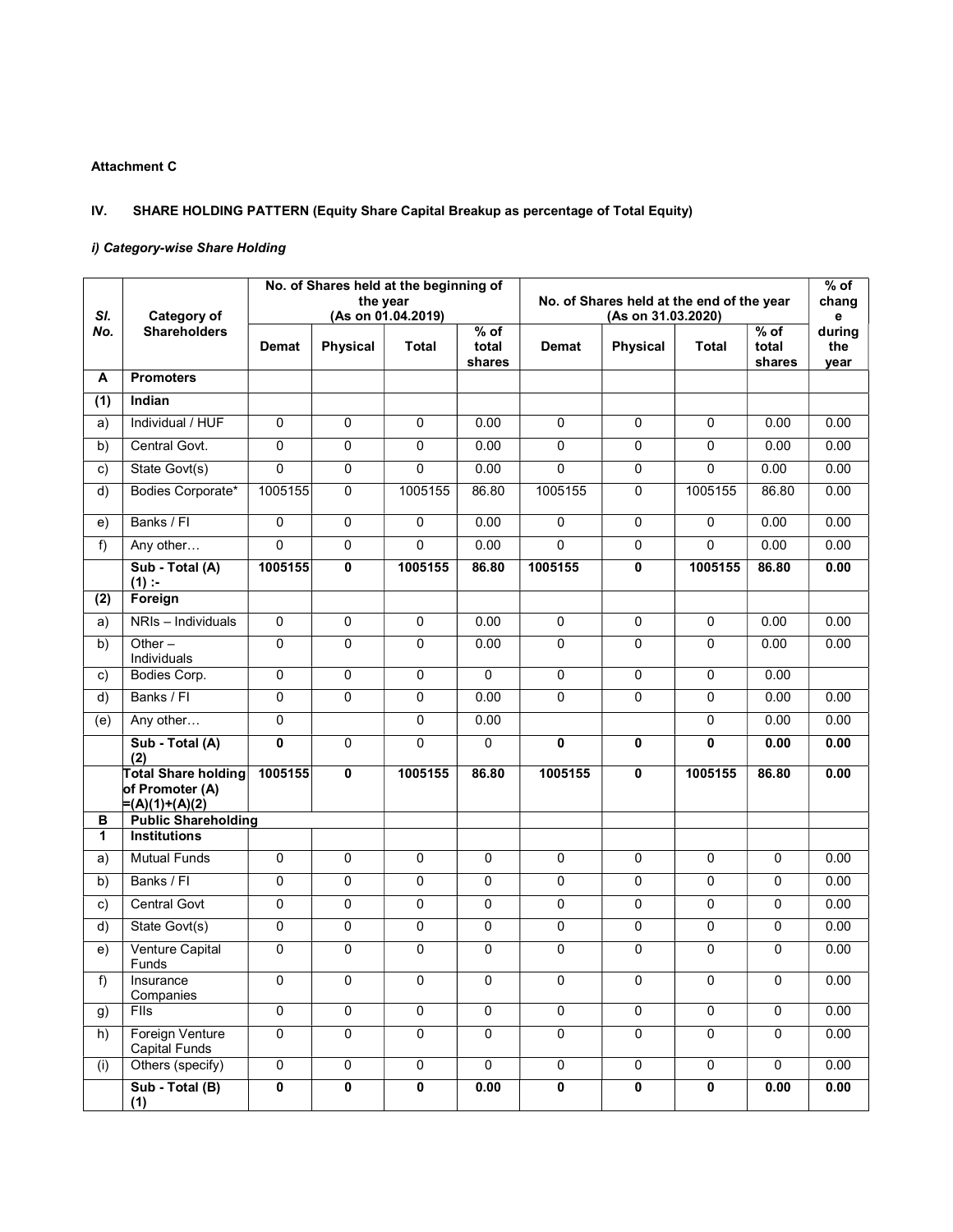| $\overline{2}$ | <b>Non-institutions</b>                                                                      |          |          |          |              |          |              |             |             |         |
|----------------|----------------------------------------------------------------------------------------------|----------|----------|----------|--------------|----------|--------------|-------------|-------------|---------|
| a)             | Bodies Corp.                                                                                 |          |          |          |              |          |              |             |             |         |
| i)             | Indian                                                                                       | $\Omega$ | $\Omega$ | 0        | $\Omega$     | $\Omega$ | $\Omega$     | $\Omega$    | $\Omega$    | 0.00    |
| ii)            | Overseas                                                                                     | $\Omega$ | $\Omega$ | 0        | $\Omega$     | $\Omega$ | $\Omega$     | $\Omega$    | 0           | 0.00    |
| b)             | Individuals                                                                                  |          |          |          |              |          |              |             |             |         |
| $\vert$        | Individual<br>shareholders<br>holding nominal<br>share<br>capital up to Rs. 1<br>lakh        | 43550    | 86286    | 129836   | 11.21        | 145916   | 6920         | 152836      | 13.20       | 1.99    |
| $\vert \vert$  | Individual<br>shareholders<br>holding nominal<br>share<br>capital in excess<br>of Rs. 1 lakh | $\Omega$ | $\Omega$ | $\Omega$ | $\mathbf{0}$ | $\Omega$ | $\Omega$     | $\Omega$    | $\Omega$    | 0.00    |
| c)             | Others - Specify                                                                             | 10,000   | 13,000   | 23,000   | 1.99         | $\Omega$ | $\mathbf{0}$ | $\mathbf 0$ | $\mathbf 0$ | $-1.99$ |
|                | Sub - Total (B)<br>(2)                                                                       | 53550    | 99286    | 152836   | 13.20        | 145916   | 6920         | 152836      | 13.20       | 0.00    |
|                | <b>Total Public</b><br>Shareholding (B)<br>$= (B)(1)+(B)(2)$                                 | 53550    | 99286    | 152836   | 13.20        | 145916   | 6920         | 152836      | 13.20       | 0.00    |
| C.             | Shares held by<br><b>Custodian for</b><br><b>GDRs &amp; ADRs</b>                             | $\Omega$ | $\Omega$ | $\Omega$ | $\Omega$     | $\Omega$ | $\Omega$     | $\Omega$    | $\Omega$    | 0.00    |
|                | <b>Grand Total</b><br>$(A+B+C)$                                                              | 1058705  | 99286    | 1157991  | 100.00       | 1151071  | 6920         | 1157991     | 100.00      | 0.00    |

\* Reliance Industrial Investments and Holdings Limited was the Holding Company till March 30, 2020. Jio Platforms Limited became the Holding Company w.e.f March 31, 2020.

.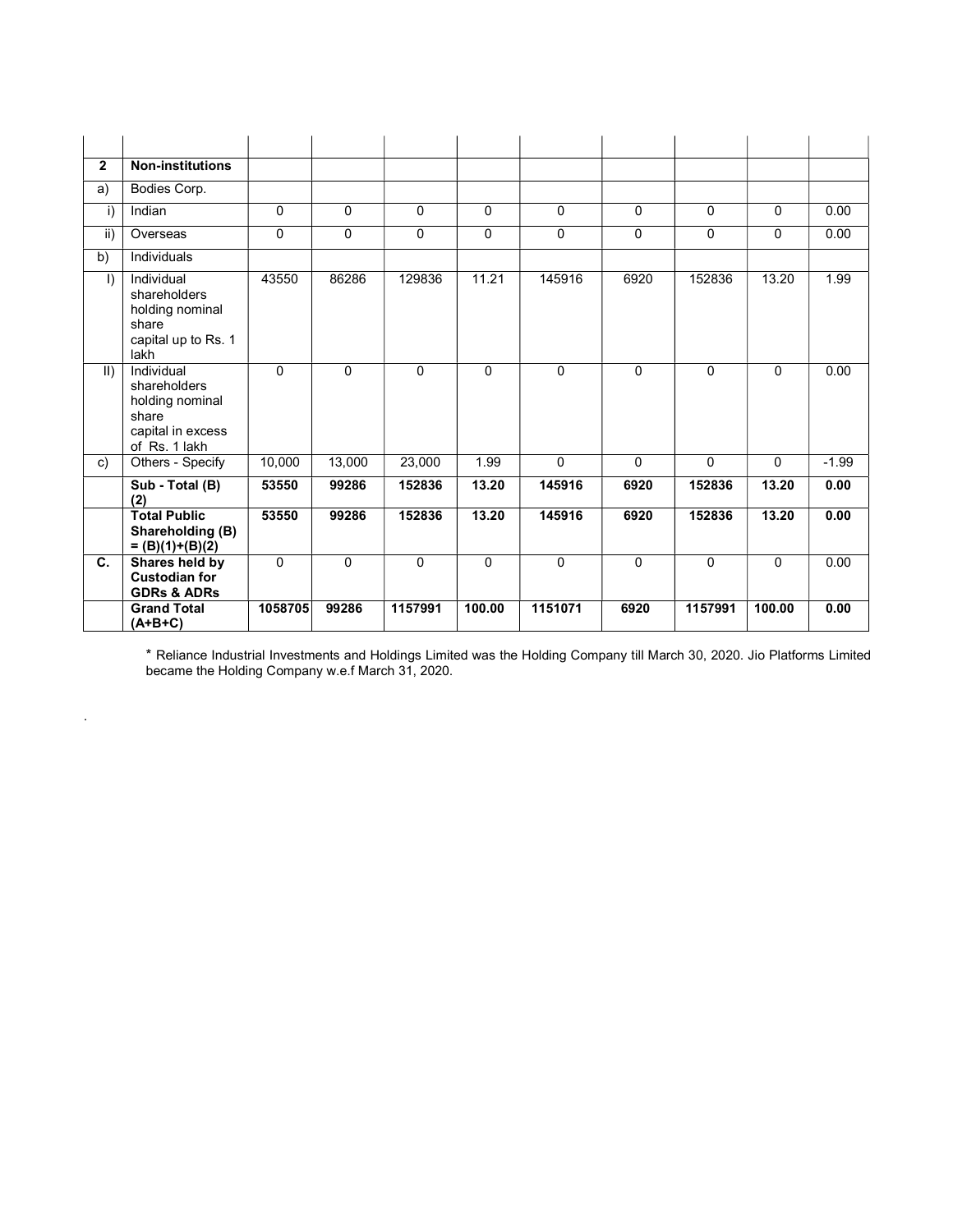#### Attachment D

#### IV. SHARE HOLDING PATTERN (Equity Share Capital Breakup as percentage of Total Equity)

#### ii) Shareholding of Promoters

|         |                                                                     | Shareholding at the beginning of the | year<br>(As on 01.04.2019)                          |                                                                           | Shareholding at the end of the year<br>(As on 31.03.2020) |                                                  |                                                                              |                                                                      |
|---------|---------------------------------------------------------------------|--------------------------------------|-----------------------------------------------------|---------------------------------------------------------------------------|-----------------------------------------------------------|--------------------------------------------------|------------------------------------------------------------------------------|----------------------------------------------------------------------|
| SI. No. | Shareholde<br>r's Name                                              | No. of Shares                        | % of<br>total<br><b>Shares</b><br>of the<br>company | %of<br><b>Shares</b><br>Pledged /<br>encumbe<br>red to<br>total<br>shares | No. of<br><b>Shares</b>                                   | % of total<br><b>Shares of</b><br>the<br>company | $%$ of<br><b>Shares</b><br>Pledged /<br>encumbe<br>red to<br>total<br>shares | $\frac{9}{6}$<br>change<br>in share<br>holding<br>during<br>the year |
| 1       | Reliance<br>Industrial<br>Investments<br>and<br>Holdings<br>Limited | 1005155                              | 86.80                                               | 0.00                                                                      |                                                           |                                                  |                                                                              | $-86.80$                                                             |
| 2       | Jio<br><b>Platforms</b><br>Limited*                                 |                                      |                                                     |                                                                           | 1005155                                                   | 86.80                                            | 0.00                                                                         | 86.80                                                                |
|         | <b>Total</b>                                                        | 1005155                              | 86.80                                               | 0.00                                                                      | 1005155                                                   | 86.80                                            | 0.00                                                                         | 0.00                                                                 |

\* Reliance Industrial Investments and Holdings Limited was the Holding Company till March 30, 2020. Jio Platforms Limited became the Holding Company w.e.f March 31, 2020.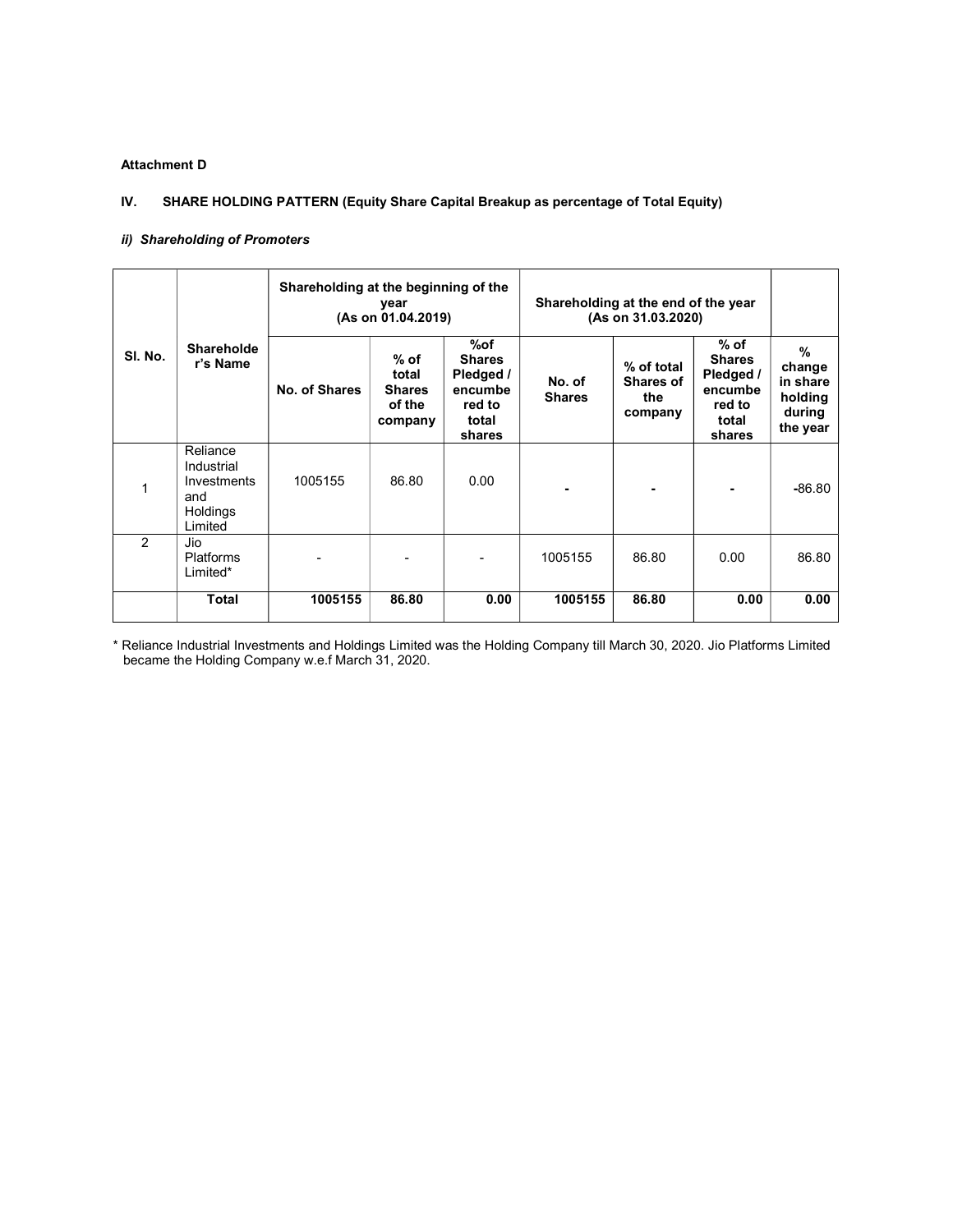#### Attachment E

#### IV. SHARE HOLDING PATTERN (Equity Share Capital Breakup as percentage of Total Equity)

#### iii) Change in Promoters' Shareholding

| <b>Particulars</b>                                                                                                                                                                              | Shareholding at the beginning of<br>the year (As on 01.04.2019) |                                        | <b>Cumulative Shareholding during</b><br>the year (01.04.2019 - 31.03.2020) |                                        |  |
|-------------------------------------------------------------------------------------------------------------------------------------------------------------------------------------------------|-----------------------------------------------------------------|----------------------------------------|-----------------------------------------------------------------------------|----------------------------------------|--|
|                                                                                                                                                                                                 | No. of shares                                                   | % of total<br>shares of the<br>company | No. of shares                                                               | % of total<br>shares of the<br>company |  |
| At the beginning of the year                                                                                                                                                                    | 1005155                                                         | 86.80                                  |                                                                             |                                        |  |
| Date wise Increase / Decrease in<br>Promoters Shareholding during the<br>specifying the reasons<br>for<br>vear<br>increase / decrease (e.g. allotment /<br>transfer / bonus/ sweat equity etc.) | No Change                                                       |                                        | No Change                                                                   |                                        |  |
| At the end of the year*                                                                                                                                                                         | 1005155                                                         | 86.80                                  | 1005155                                                                     | 86.80                                  |  |

|             | Increase / Decrease in Promoters Shareholding during the year | <b>Cumulative Shareholding</b> |          |              |                                        |               |                                        |
|-------------|---------------------------------------------------------------|--------------------------------|----------|--------------|----------------------------------------|---------------|----------------------------------------|
| <b>Date</b> | Name of the<br><b>Promoter</b>                                | Increase /<br><b>Decrease</b>  | Reason   | No of Shares | % of total<br>shares of the<br>company | No. of shares | % of total<br>shares of the<br>company |
| 31.03.2020  | Reliance<br>Industrial<br>Investments and<br>Holdings Limited | Decrease                       | Transfer | 1005155      | 100.00                                 |               | 0.00                                   |
| 31.03.2020  | Jio Platforms<br>Limited                                      | Increase                       | Transfer | 1005155      | 100.00                                 | 1005155       | 100.00                                 |

\* Reliance Industrial Investments and Holdings Limited was the Holding Company till March 30, 2020. Jio Platforms Limited became the Holding Company w.e.f March 31, 2020.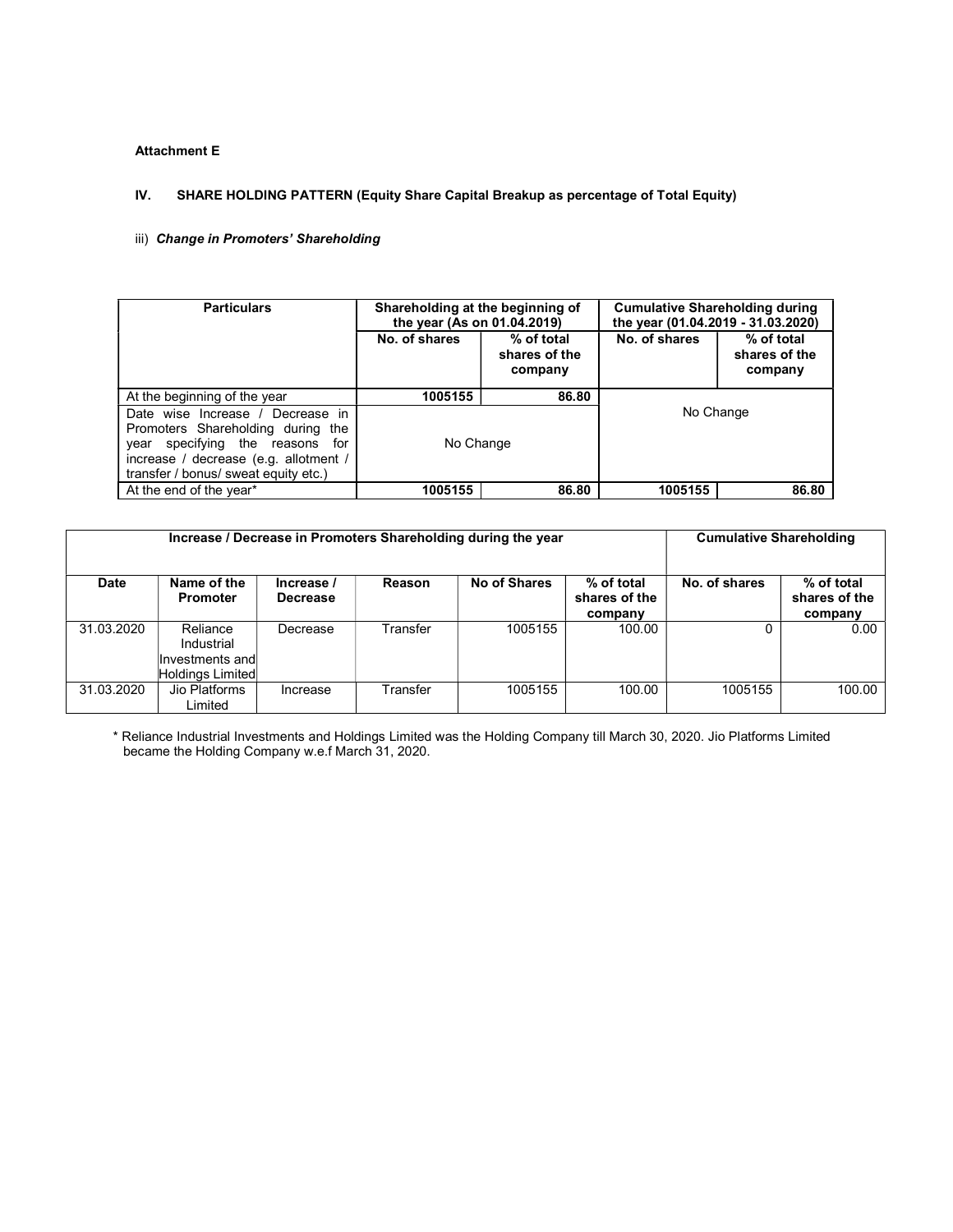#### Attachment F

IV. SHARE HOLDING PATTERN (Equity Share Capital Breakup as percentage of Total Equity)

iv) Shareholding Pattern of top ten Shareholders (Other than Directors, Promoters and Holders of GDRs and ADRs)

|            |                              | Shareholding                                                                            |                                           |                    | Increase/                                 |                               | <b>Cumulative</b><br>Shareholding<br>during the year<br>(01.04.19 to<br>31.03.20) |                                                    |
|------------|------------------------------|-----------------------------------------------------------------------------------------|-------------------------------------------|--------------------|-------------------------------------------|-------------------------------|-----------------------------------------------------------------------------------|----------------------------------------------------|
| SI.<br>No. | <b>Name</b>                  | No. of Shares<br>at the<br>beginning<br>(01.04.19)<br>/end of the<br>vear<br>(31.03.20) | % of total<br>shares of<br>the<br>Company | <b>Date</b>        | <b>Decrease</b><br>in<br>shareholdi<br>ng | Reason                        | No. of<br><b>Share</b><br>s                                                       | $%$ of<br>total<br>shares<br>of the<br>Compa<br>ny |
|            |                              | 70116                                                                                   | 6.05                                      | 01.04.2019         | 0                                         | Nil<br>movement               | 0                                                                                 | $\mathbf 0$                                        |
| 1.         | Santosh Ansumali             | 70116                                                                                   | 6.05                                      | 31.03.2020         |                                           | during the<br>year            |                                                                                   |                                                    |
|            | Sunil Dattatraya             | 23000                                                                                   | 1.99                                      | 01.04.2019         | $\mathbf 0$                               | Nil<br>movement<br>during the | 0                                                                                 | $\pmb{0}$                                          |
| 2.         | Sherlekar                    | 23000                                                                                   | 1.99                                      | 31.03.2020         |                                           | year                          |                                                                                   |                                                    |
|            | Nachiket                     | 10600                                                                                   | 0.92                                      | 01.04.2019         |                                           | Nil<br>movement               |                                                                                   | $\mathbf 0$                                        |
| 3.         | Urdhwareshe<br>10600<br>0.92 | 31.03.2020                                                                              | $\mathbf 0$                               | during the<br>year | 0                                         |                               |                                                                                   |                                                    |
|            |                              | 9250                                                                                    | 0.80                                      | 01.04.2019         |                                           | Nil<br>movement               | 0                                                                                 | $\mathbf 0$                                        |
| 4.         | Siddharth Krithivasan        | 9250                                                                                    | 0.80                                      | 31.03.2020         | 0                                         | during the<br>year            |                                                                                   |                                                    |
|            |                              | 9950                                                                                    | 0.86                                      | 01.04.2019         |                                           | Nil<br>movement               |                                                                                   |                                                    |
| 5.         | Chakradhar<br>Thantanapallly | 9950                                                                                    | 0.86                                      | 31.03.2020         | 0                                         | during the<br>year            | 0                                                                                 | $\mathbf 0$                                        |
|            |                              | 6920                                                                                    | 0.60                                      | 01.04.2019         |                                           | Nil<br>movement               |                                                                                   |                                                    |
| 6.         | Salvatore Arcidiacono        | 6920                                                                                    | 0.60                                      | 31.03.2020         | 0                                         | during the<br>year            | 0                                                                                 | 0                                                  |
|            |                              | 13000                                                                                   | 1.12                                      | 01.04.2019         |                                           | Nil<br>movement               |                                                                                   |                                                    |
| 7.         | Ronojoy Adhikari             | 13000                                                                                   | 1.12                                      | 31.03.2020         | $\pmb{0}$                                 | during the<br>year            | 0                                                                                 | $\pmb{0}$                                          |
| 8.         | V Kumaran                    | 5000                                                                                    | 0.43                                      | 01.04.2019         | $\pmb{0}$                                 | Nil<br>movement               |                                                                                   | $\pmb{0}$                                          |
|            |                              | 5000                                                                                    | 0.43                                      | 31.03.2020         |                                           | during the<br>year            | $\mathbf 0$                                                                       |                                                    |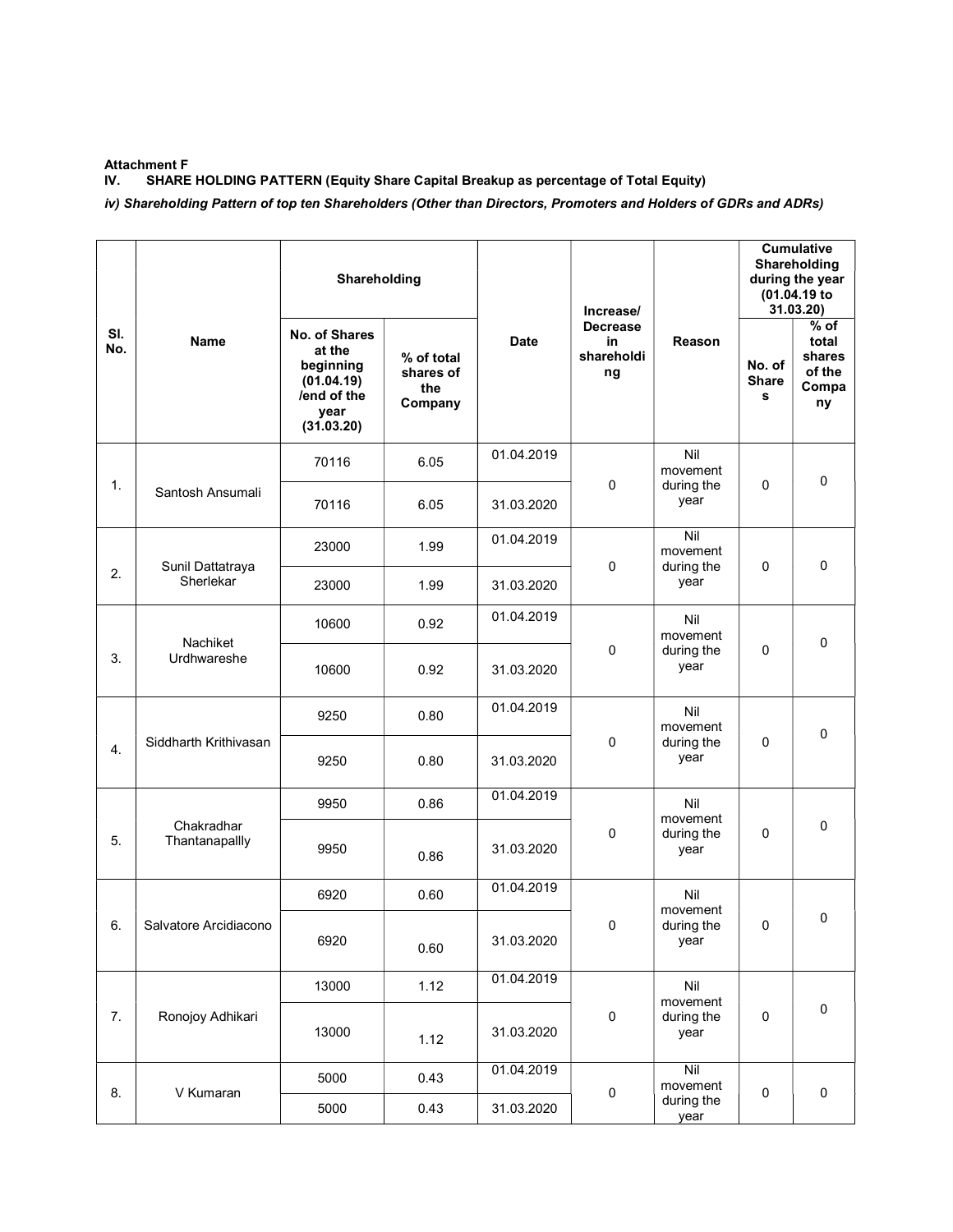|    |                | 5000 | 0.43 | 01.04.2019 | Nil<br>movement    |  |
|----|----------------|------|------|------------|--------------------|--|
| 9. | Nadini Kumaran | 5000 | 0.43 | 31.03.2020 | during the<br>year |  |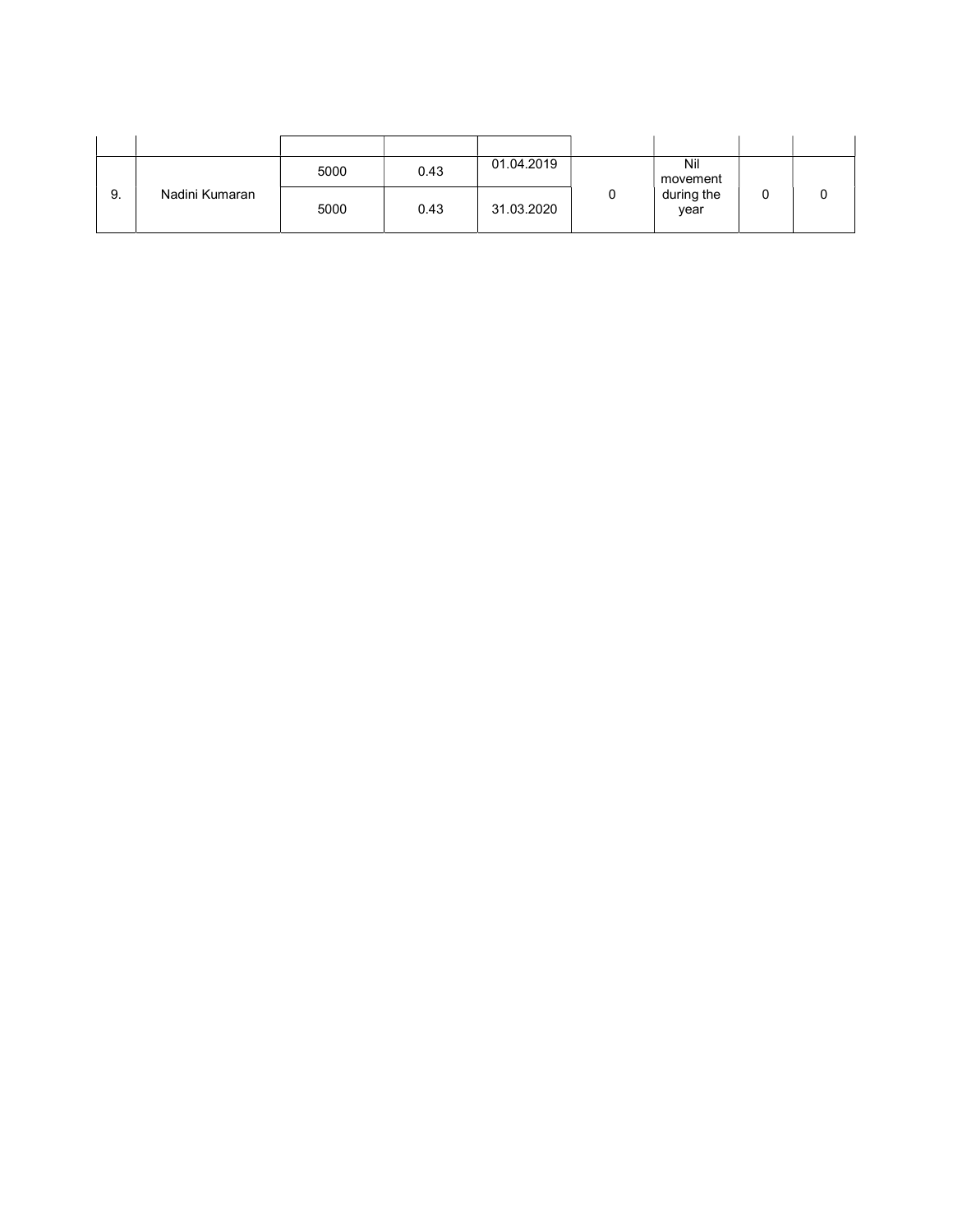## Attachment G

## IV. SHARE HOLDING PATTERN (Equity Share Capital Breakup as percentage of Total Equity)

#### v) Shareholding of Directors and Key Managerial Personnel

| SI.            | <b>Name</b>                   | Shareholding                                                                       |                                           |             | Increase<br><b>Decreas</b>  |                               | <b>Cumulative</b><br><b>Shareholding during</b><br>the year<br>(01.04.19 to 31.03.20) |                                           |
|----------------|-------------------------------|------------------------------------------------------------------------------------|-------------------------------------------|-------------|-----------------------------|-------------------------------|---------------------------------------------------------------------------------------|-------------------------------------------|
| No.            |                               | No. of Shares at<br>the beginning<br>(01.04.2019)/end<br>of the year<br>(31.03.20) | % of total<br>shares of<br>the<br>Company | <b>Date</b> | e<br>in<br>sharehol<br>ding | Reason                        | No. of<br><b>Shares</b>                                                               | % of total<br>shares of<br>the<br>Company |
|                | <b>DIRECTORS</b>              |                                                                                    |                                           |             |                             |                               |                                                                                       |                                           |
|                |                               | 70116                                                                              | 6.05                                      | 01.04.2019  |                             | Nil<br>movement               |                                                                                       | 6.05                                      |
| $\mathbf{1}$ . | Santosh Ansumali              | 70116                                                                              | 6.05                                      | 31.03.2020  | 0                           | during the<br>year            | 70116                                                                                 |                                           |
| 2.             | Sunil Dattatraya<br>Sherlekar | 23000                                                                              | 1.99                                      | 01.04.2019  | 0                           | Nil<br>movement<br>during the | 23000                                                                                 | 1.99                                      |
|                |                               | 23000                                                                              | 1.99                                      | 31.03.2020  |                             | year                          |                                                                                       |                                           |
| 3.             | Nachiket                      | 10600                                                                              | 0.92                                      | 01.04.2019  | $\mathbf{0}$                | Nil<br>movement               | 10600                                                                                 | 0.92                                      |
|                | Urdhwareshe                   | 10600                                                                              | 0.92                                      | 31.03.2020  |                             | during the<br>year            |                                                                                       |                                           |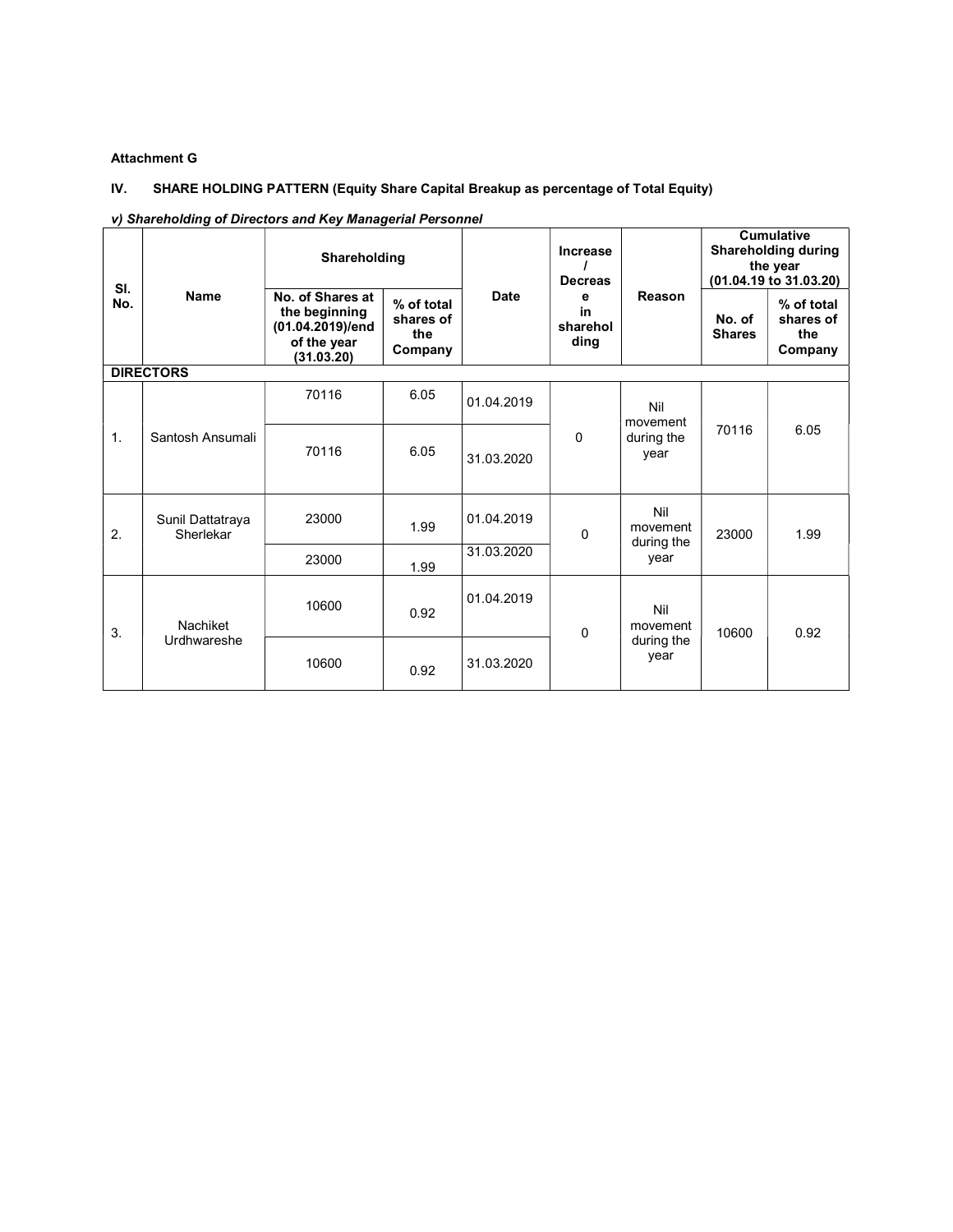## Attachment H

#### V. INDEBTEDNESS

| Indebtedness of the Company including interest outstanding/accrued but not due for payment |                 |                  |                 |                     |  |  |  |
|--------------------------------------------------------------------------------------------|-----------------|------------------|-----------------|---------------------|--|--|--|
|                                                                                            | <b>Secured</b>  | <b>Unsecured</b> | <b>Deposits</b> | <b>Total</b>        |  |  |  |
|                                                                                            | Loans excluding | Loans            |                 | <b>Indebtedness</b> |  |  |  |
|                                                                                            | deposits        |                  |                 |                     |  |  |  |
| Indebtedness at the beginning of                                                           |                 |                  |                 |                     |  |  |  |
| the financial year (01.04.2019)                                                            |                 |                  |                 |                     |  |  |  |
| i) Principal Amount                                                                        |                 |                  |                 |                     |  |  |  |
| ii) Interest due but not paid                                                              |                 |                  |                 |                     |  |  |  |
| iii) Interest accrued but not due                                                          |                 |                  |                 |                     |  |  |  |
| Total (i+ii+iii)                                                                           |                 |                  |                 |                     |  |  |  |
| Change in Indebtedness during<br>the financial year                                        |                 |                  |                 |                     |  |  |  |
|                                                                                            |                 |                  |                 |                     |  |  |  |
| Addition                                                                                   |                 |                  |                 |                     |  |  |  |
| Reduction                                                                                  |                 |                  |                 |                     |  |  |  |
| Exchange Difference                                                                        |                 | N.A              |                 |                     |  |  |  |
| <b>Net Change</b>                                                                          |                 |                  |                 |                     |  |  |  |
| Indebtedness at the end of<br>the financial year (31.03.2020)                              |                 |                  |                 |                     |  |  |  |
| i) Principal Amount                                                                        |                 |                  |                 |                     |  |  |  |
| ii) Interest due but not paid                                                              |                 |                  |                 |                     |  |  |  |
| iii) Interest accrued but not due                                                          |                 |                  |                 |                     |  |  |  |
| Total (i+ii+iii)                                                                           |                 |                  |                 |                     |  |  |  |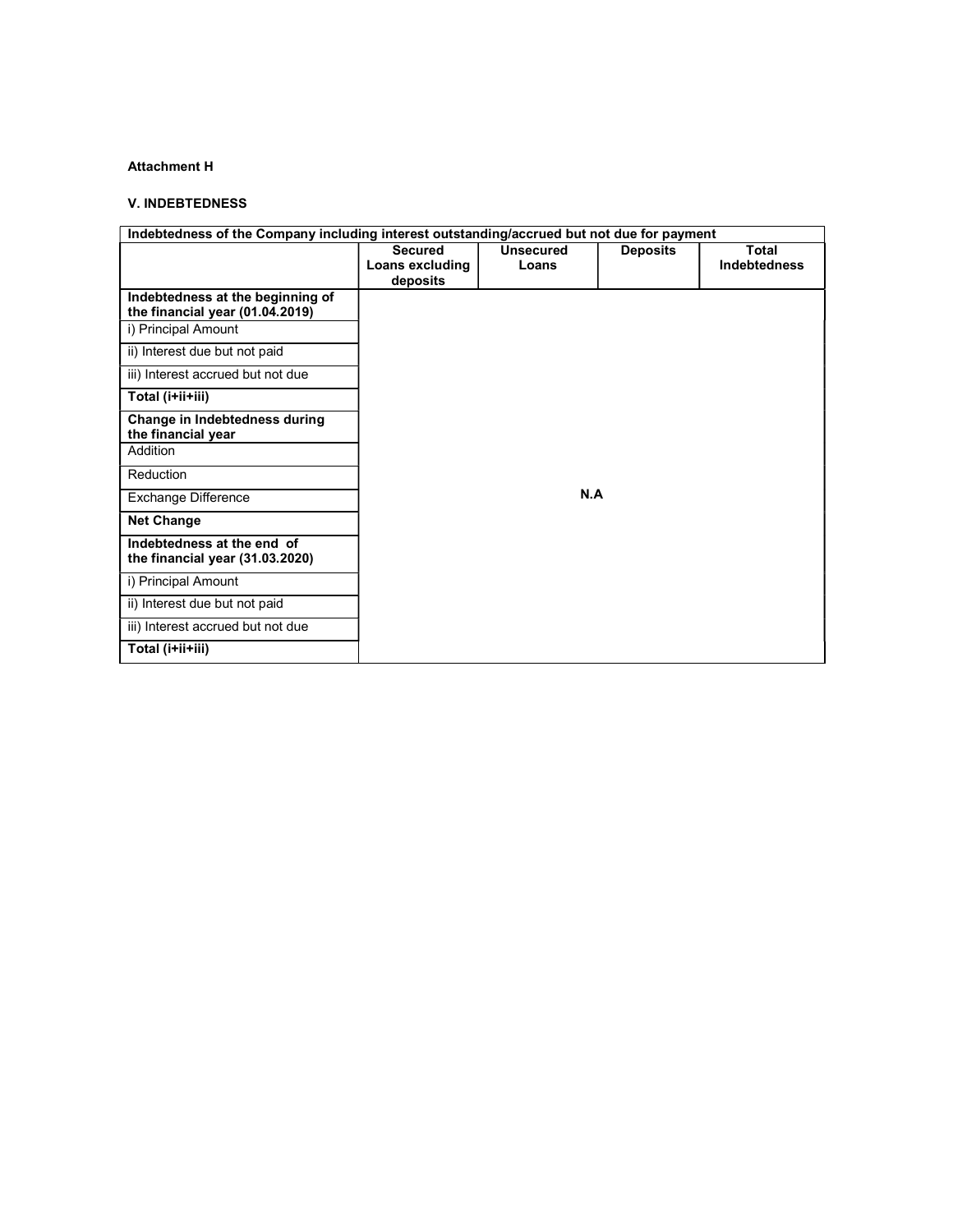## Attachment I

#### VI. REMUNERATION OF DIRECTORS AND KEY MANAGERIAL PERSONNEL

## A. Remuneration to Managing Director, Whole-time Directors and/or Manager:

|                |                                                                                                |                                       |                                                |                                   | (Amount in Rs.))    |  |
|----------------|------------------------------------------------------------------------------------------------|---------------------------------------|------------------------------------------------|-----------------------------------|---------------------|--|
|                |                                                                                                |                                       | Name of MD/WTD/Manager                         |                                   |                     |  |
| SI. no.        | <b>Particulars of Remuneration</b>                                                             | <b>Nachiket</b><br><b>Urdhwareshe</b> | <b>Sunil</b><br>Dattatraya<br><b>Sherlekar</b> | <b>Santosh</b><br><b>Ansumali</b> | <b>Total Amount</b> |  |
| 1              | Gross salary                                                                                   |                                       |                                                |                                   |                     |  |
|                | provisions<br>Salary as per<br>а.<br>contained in section 17(1) of<br>the Income-tax Act, 1961 | 11,869,104                            | 11,885,304                                     | 9,000,000                         | 32,754,408          |  |
|                | of<br>$b_{-}$<br>Value<br>perquisites<br>u/s<br>17(2) of the Income-tax Act,<br>1961           |                                       |                                                |                                   |                     |  |
|                | Profits in lieu of salary under<br>C.<br>section 17(3) of the Income-<br>tax Act, 1961         |                                       |                                                |                                   |                     |  |
| 2              | <b>Stock Option</b>                                                                            |                                       |                                                |                                   |                     |  |
| $\overline{3}$ | <b>Sweat Equity</b>                                                                            |                                       |                                                |                                   |                     |  |
| 4              | Commission                                                                                     |                                       |                                                |                                   |                     |  |
|                | - as % of profit                                                                               |                                       |                                                |                                   |                     |  |
|                | - others, specify                                                                              |                                       |                                                |                                   |                     |  |
| 5              | Others, please specify                                                                         |                                       |                                                |                                   |                     |  |
|                | Total (A)                                                                                      | 11,869,104                            | 11,885,304                                     | 9,000,000                         | 32,754,408          |  |
|                | Ceiling as per the Act                                                                         |                                       |                                                |                                   |                     |  |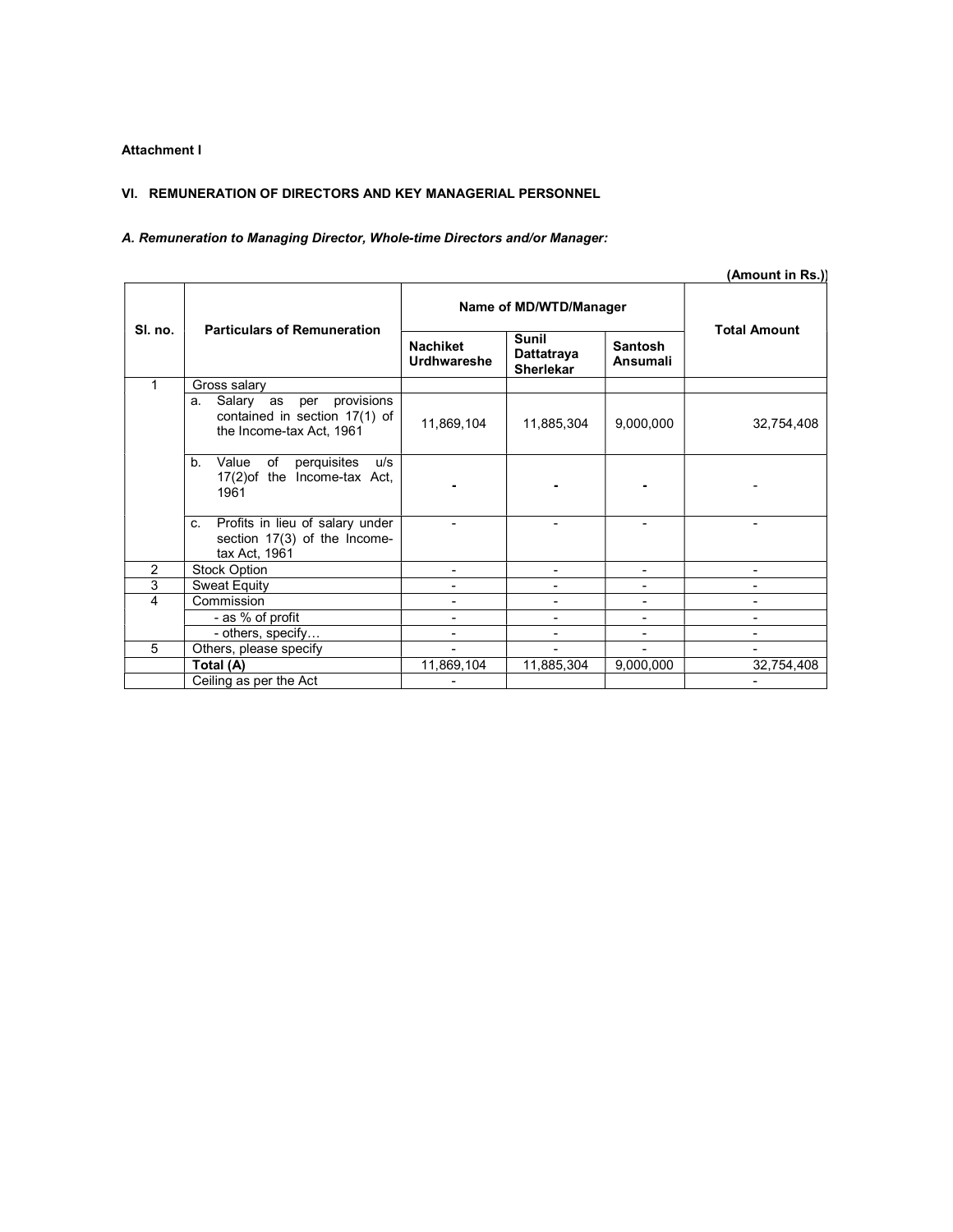#### Attachment J

#### VI. REMUNERATION OF DIRECTORS AND KEY MANAGERIAL PERSONNEL

#### B. Remuneration to other directors:

| SI. no. | <b>Particulars of Remuneration</b>             | <b>Name of Directors</b> | Total<br><b>Amount</b> |
|---------|------------------------------------------------|--------------------------|------------------------|
|         | Independent Directors                          |                          |                        |
|         |                                                |                          |                        |
|         | · Fee for attending board / committee meetings |                          |                        |
|         | Commission                                     |                          |                        |
|         | Others, please specify                         |                          |                        |
|         | Total (1)                                      |                          |                        |
|         |                                                |                          |                        |
| 2       | <b>Other Non-Executive Directors</b>           |                          |                        |
|         |                                                | <b>N.A.</b>              |                        |
|         | · Fee for attending board / committee meetings |                          |                        |
|         | Commission                                     |                          |                        |
|         | Others, please specify                         |                          |                        |
|         | Total (2)                                      |                          |                        |
|         | Total $(B)=(1+2)$                              |                          |                        |
|         | Total Managerial Remuneration                  |                          |                        |
|         | Overall Ceiling as per the Act                 |                          |                        |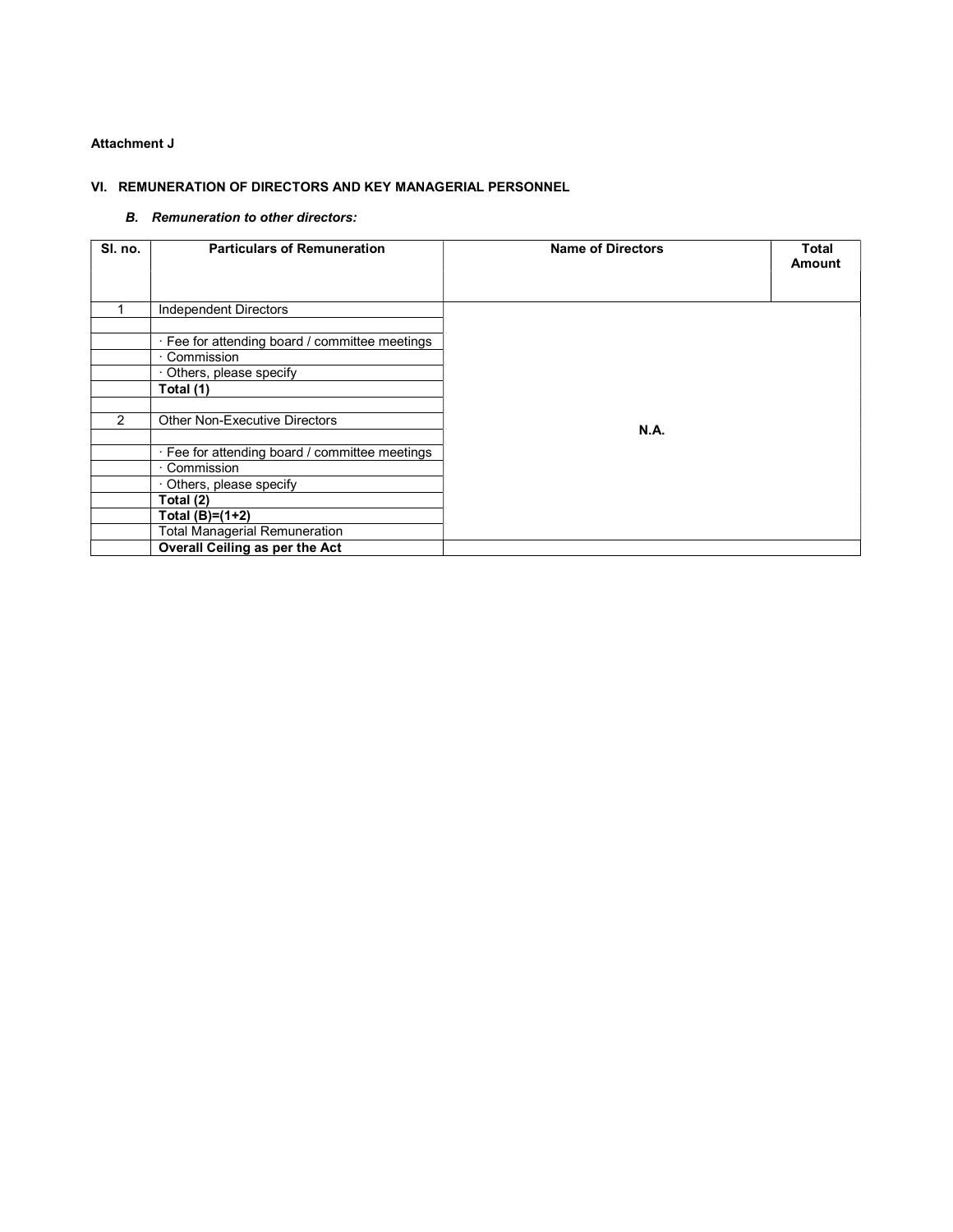#### Attachment K

## VI. REMUNERATION OF DIRECTORS AND KEY MANAGERIAL PERSONNEL OTHER THAN MD /MANAGER /WTD

#### C. REMUNERATION TO KEY MANAGERIAL PERSONNEL OTHER THAN MD/MANAGER/WTD

| SI. no. | <b>Particulars of Remuneration</b>                                                       | <b>Key Managerial</b><br><b>Personnel</b> | <b>Total Amount</b> |  |
|---------|------------------------------------------------------------------------------------------|-------------------------------------------|---------------------|--|
|         |                                                                                          |                                           |                     |  |
|         |                                                                                          |                                           |                     |  |
|         | Gross salary                                                                             | Nil                                       | Nil                 |  |
|         | Salary as per provisions contained in section<br>а.<br>17(1) of the Income-tax Act, 1961 |                                           |                     |  |
|         | Value of perquisites u/s 17(2) of the Income-<br>b.<br>tax Act, 1961                     |                                           |                     |  |
|         | Profits in lieu of salary under section 17(3) of<br>C.<br>the Income-tax Act, 1961       |                                           |                     |  |
| 2       | <b>Stock Option</b>                                                                      |                                           |                     |  |
| 3       | <b>Sweat Equity</b>                                                                      |                                           |                     |  |
| 4       | Commission                                                                               |                                           |                     |  |
|         | - as % of profit                                                                         |                                           |                     |  |
|         | - others, specify                                                                        | -                                         |                     |  |
| 5       | Others, please specify                                                                   |                                           |                     |  |
|         | Total                                                                                    |                                           |                     |  |